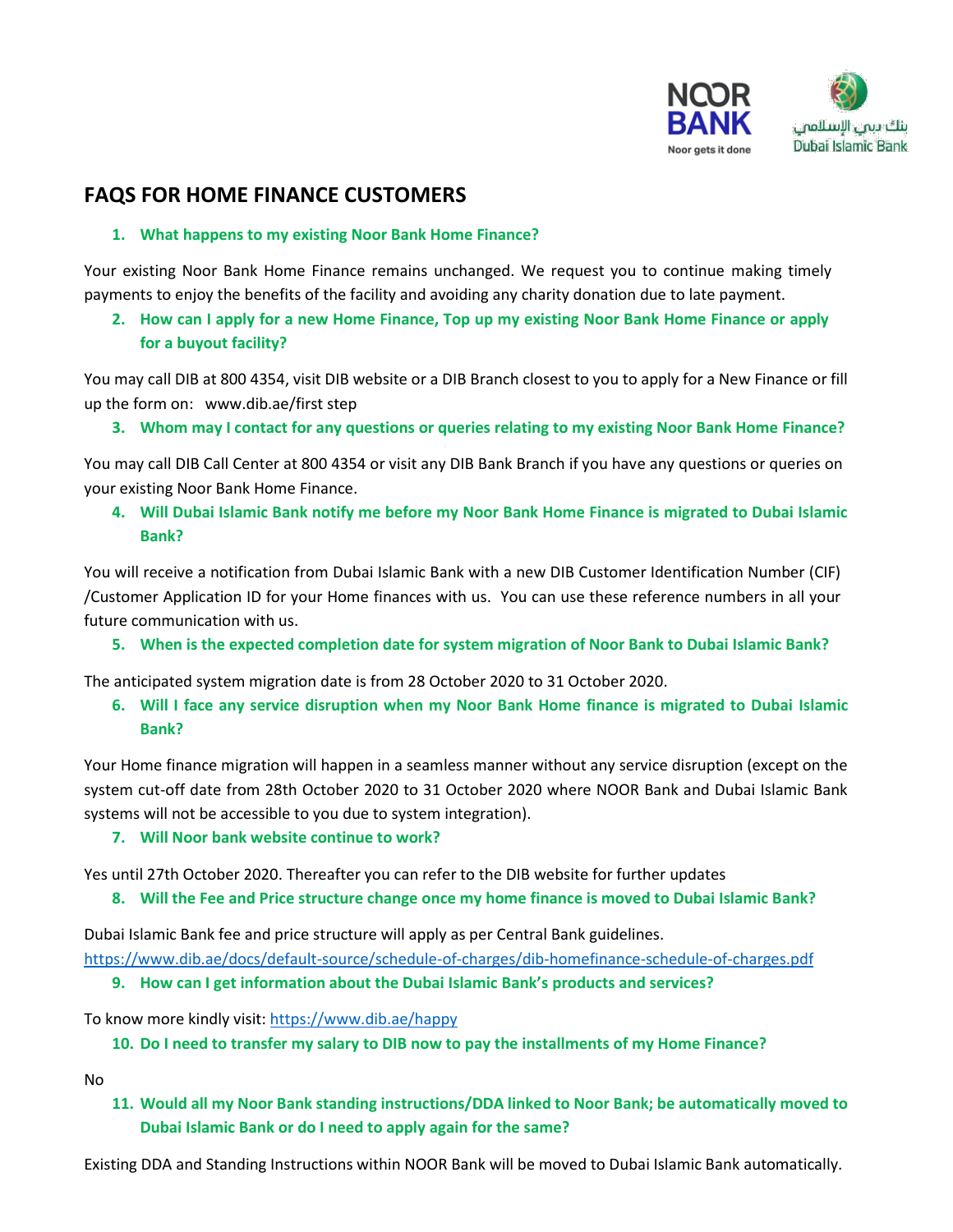

### **12. Can I postpone or defer my existing Noor Bank Home Finance?**

For any after sales service, you may call Dubai Islamic Bank Home Finance Call Center at 800 4354 or visit Dubai Islamic Bank Home Finance Service Centers to apply.

#### **13. How can I apply for early settlement or change my DDA-EMI date?**

For any after sales service, you may call Dubai Islamic Bank Home Finance Call Center at 800 4354 or visit Dubai Islamic Bank Home Finance Service Centers to apply.

**14. Whom should I approach for any After Sales service related requests for my existing Noor Bank Home Finance, such as postponement, applying for Liability Letter, change of due date?** 

For any after sales services, you may call Dubai Islamic Bank Home Finance Call Center at 800 4354 or visit Dubai Islamic Bank Home Finance Service Centers to apply.

#### **15. Which Online Banking or Mobile app do I login to for details of my existing Noor Bank Home Finance?**

Please continue using your Noor Bank Online/ Mobile app credentials to enjoy the existing services offered. The bank will communicate with all customers when and if there are any changes in the future.

## **16. As a Noor Bank customer, can I go to a Dubai Islamic Bank branch to apply for a new Home Finance/ Top up?**

For Home Finance, you may visit DIB.ae or walk into any DIB Branch to apply for a New Finance. You may also call Dubai Islamic Bank Home Finance Call Center at 800 4354 or visit Dubai Islamic Bank Home Finance Service Centers to apply.

## **17. If I have lost my job or have been impacted by Covid-19 through salary reduction/ leave without pay, whom should I contact for deferment or rescheduling my Home Finance installments?**

For any after sales service requests and considerations, you may call DIB Home Finance Call Center at 800 4354 or visit Dubai Islamic Bank Home Finance Service Centers to apply.

#### **18. Will the finance rate or monthly payments change for my existing Noor Bank Home Finance?**

There will be no change to your existing Home Finance rates i.e. it will continue as per current rate structure till 31st of December 2020. Effective 01st January 2021, DIB will be revising to DIB EIBOR rate structure. For any further queries you can call Dubai Islamic Bank Home Finance Call Center at 800 4354

## **19. Will my existing NOOR Bank contracts be changed to Dubai Islamic Bank contracts or they will continue as before?**

Your existing Home Finance Contracts will remain unchanged.

#### **20. What happens next?**

Upon system integration of Noor Bank and Dubai Islamic Bank (anticipated by 31<sup>st</sup> Oct 2020), your Noor Bank relationship including your account relationship and finance relationship and any other product or service will be migrated to the Dubai Islamic Bank ecosystem. You will receive all communications related to your relationship from Dubai Islamic Bank, be it letters, emails, SMSs and so on.